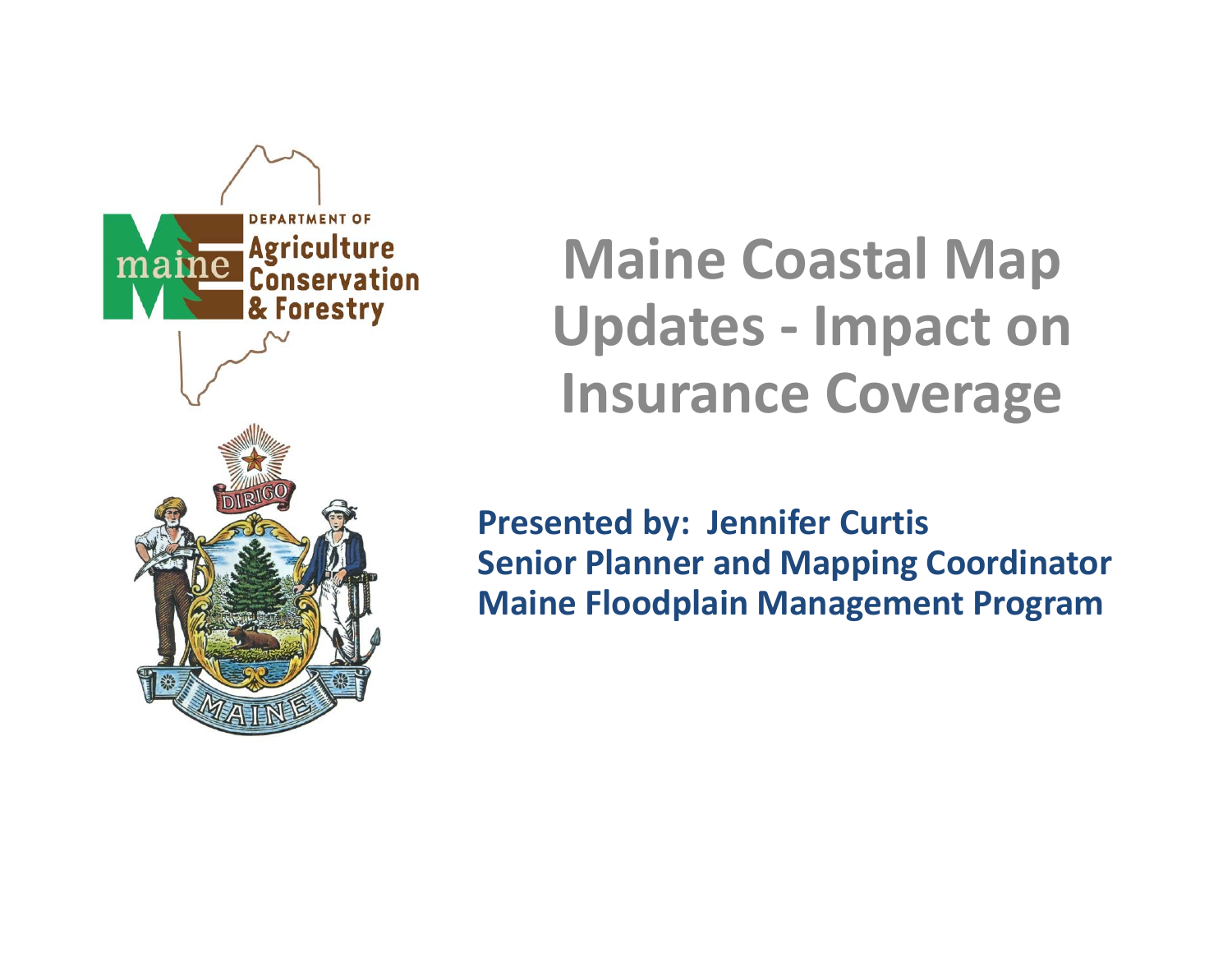### **Maine Coastal Map Updates – Impact on Insurance Coverage**

To determine the impact of updated floodplain maps on National Flood Insurance Program coverage, separate analyses were completed of the 27 months prior to and one year after the map changes went into effect in Waldo, Lincoln and Sagadahoc Counties.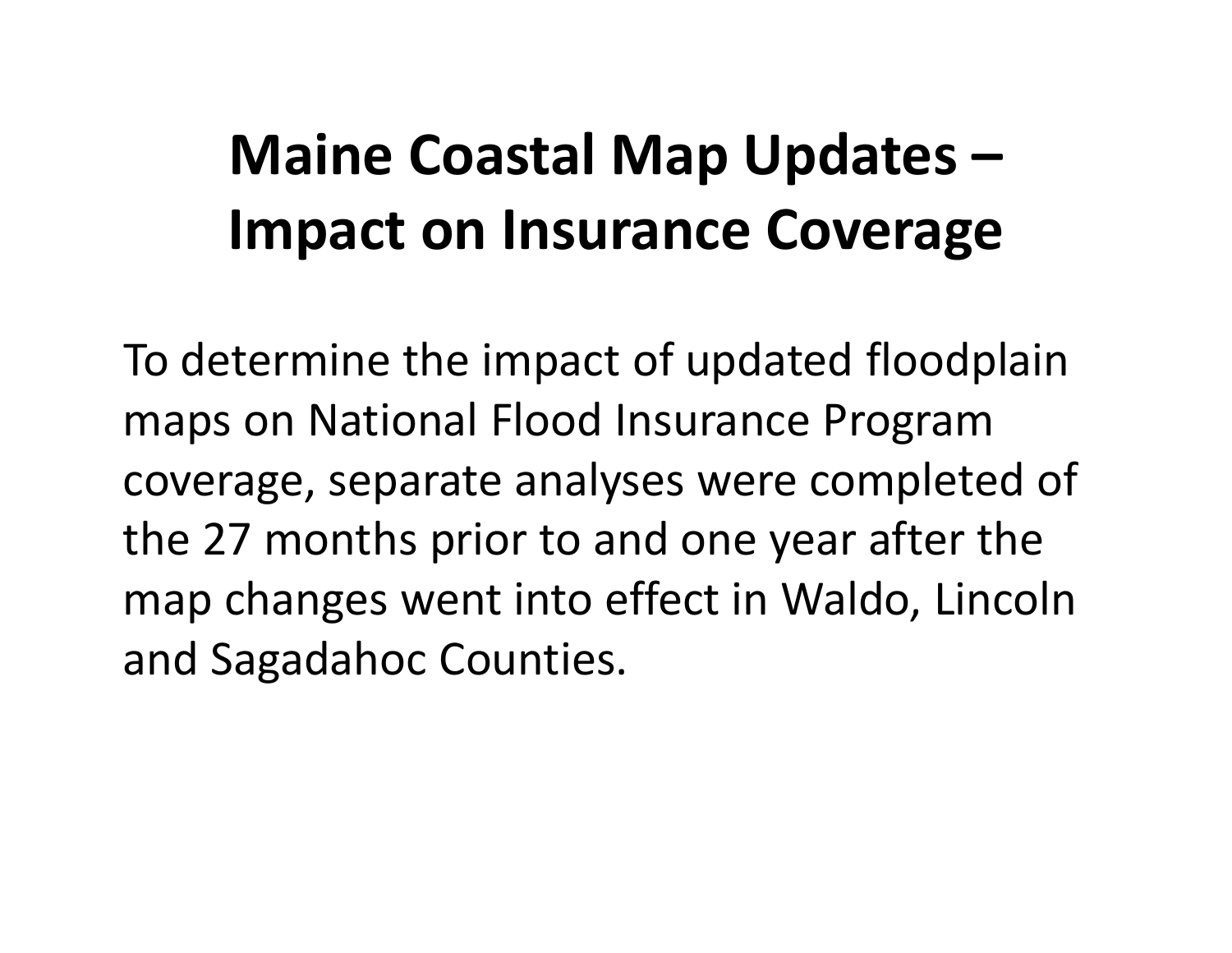Waldo, Lincoln and Sagadahoc Counties –Location



**Status of Floodplain Mapping Projects**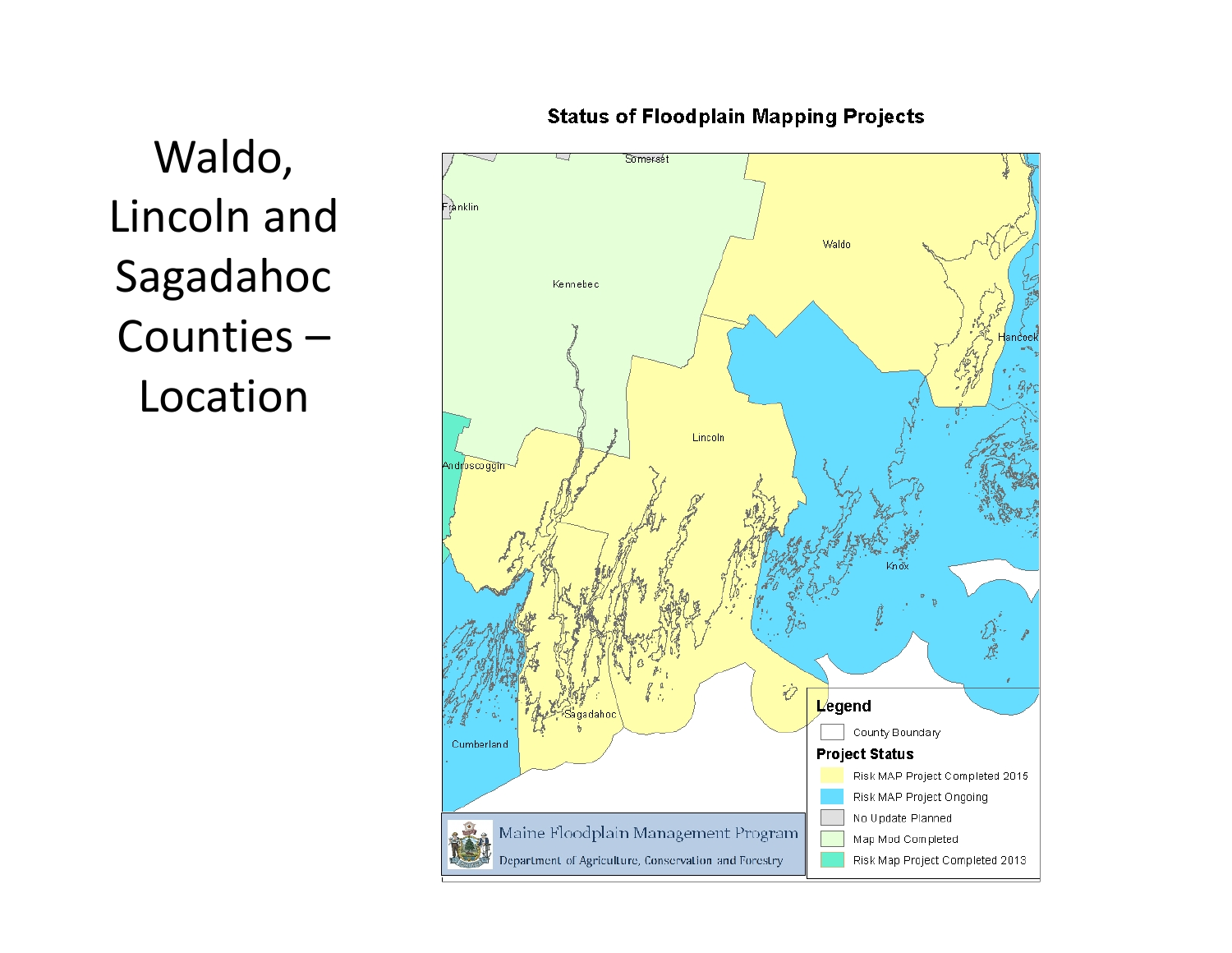#### **Maine Coastal Map Updates ‐ The Impact on Insurance Coverage during the 27 months Prior to Map Updates in Waldo, Lincoln and Sagadahoc**

Waldo, Lincoln and Sagadahoc Counties all updated to new flood insurance rate maps in July of 2015. The following is <sup>a</sup> comparison of the flood insurance policy data from April 29, 2013 to August 14, 2015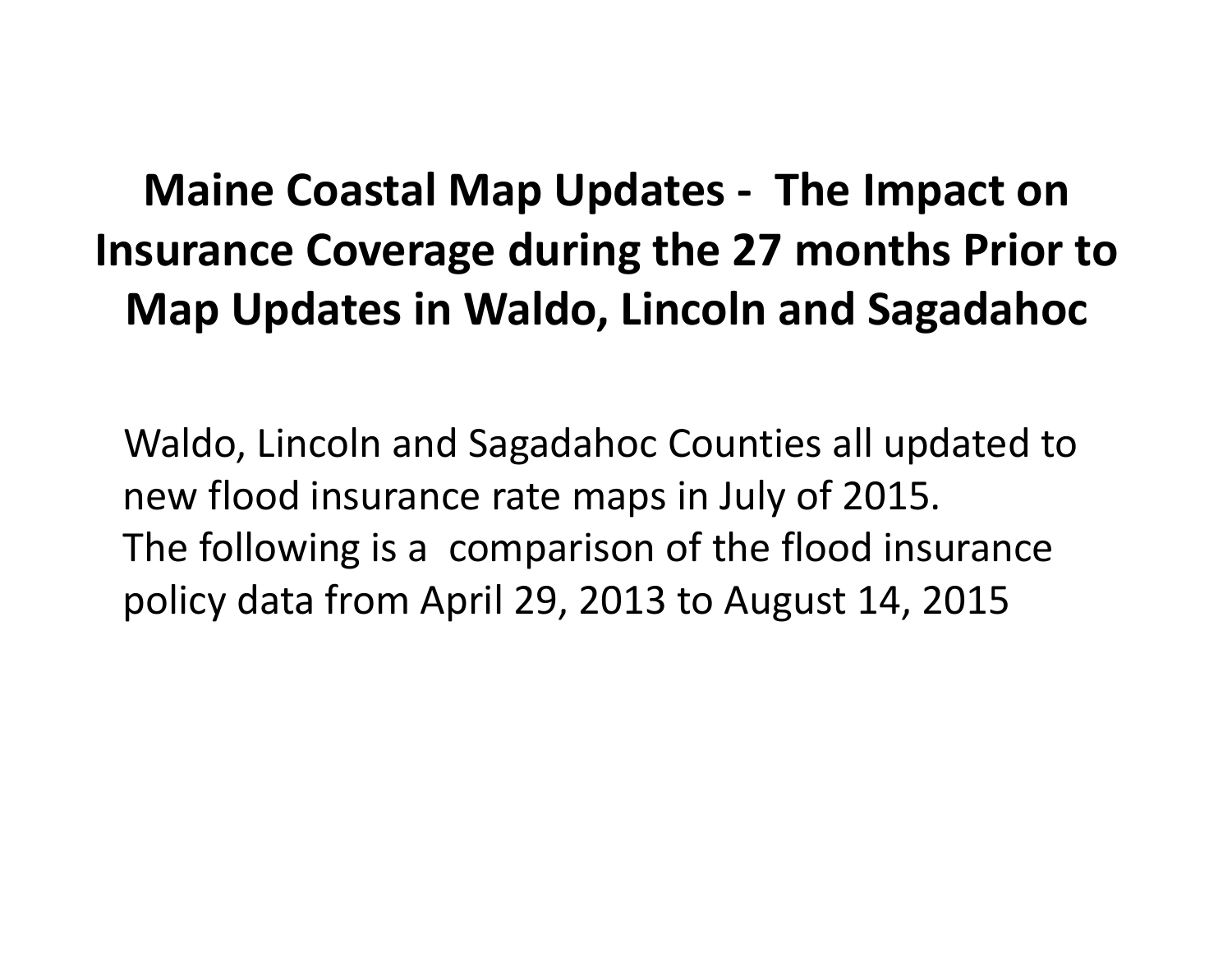#### **Summary Analysis of Policy and Coverage** Data from April 29, 2013‐ August 14, 2015

|                                                                           | <b>Waldo</b> | <b>Lincoln</b> | Sagadahoc | <b>All Other Counties</b><br><b>Avg</b> |
|---------------------------------------------------------------------------|--------------|----------------|-----------|-----------------------------------------|
| Change in total #<br>of policies                                          | $+19$        | $-22$          | $-32$     | $-33$                                   |
| Change in # of<br>policies for<br>properties in flood<br>zones            | $+12$        | $-11$          | $-14$     | $\overline{0}$                          |
| Change in # of<br>policies for<br>properties outside<br>of the flood zone | $+7$         | $-22$          | $-32$     | $-33$                                   |
| <b>Change in amount</b><br>of coverage                                    | $+13.6%$     | $-10.6%$       | $-15.8%$  | $-8.18%$                                |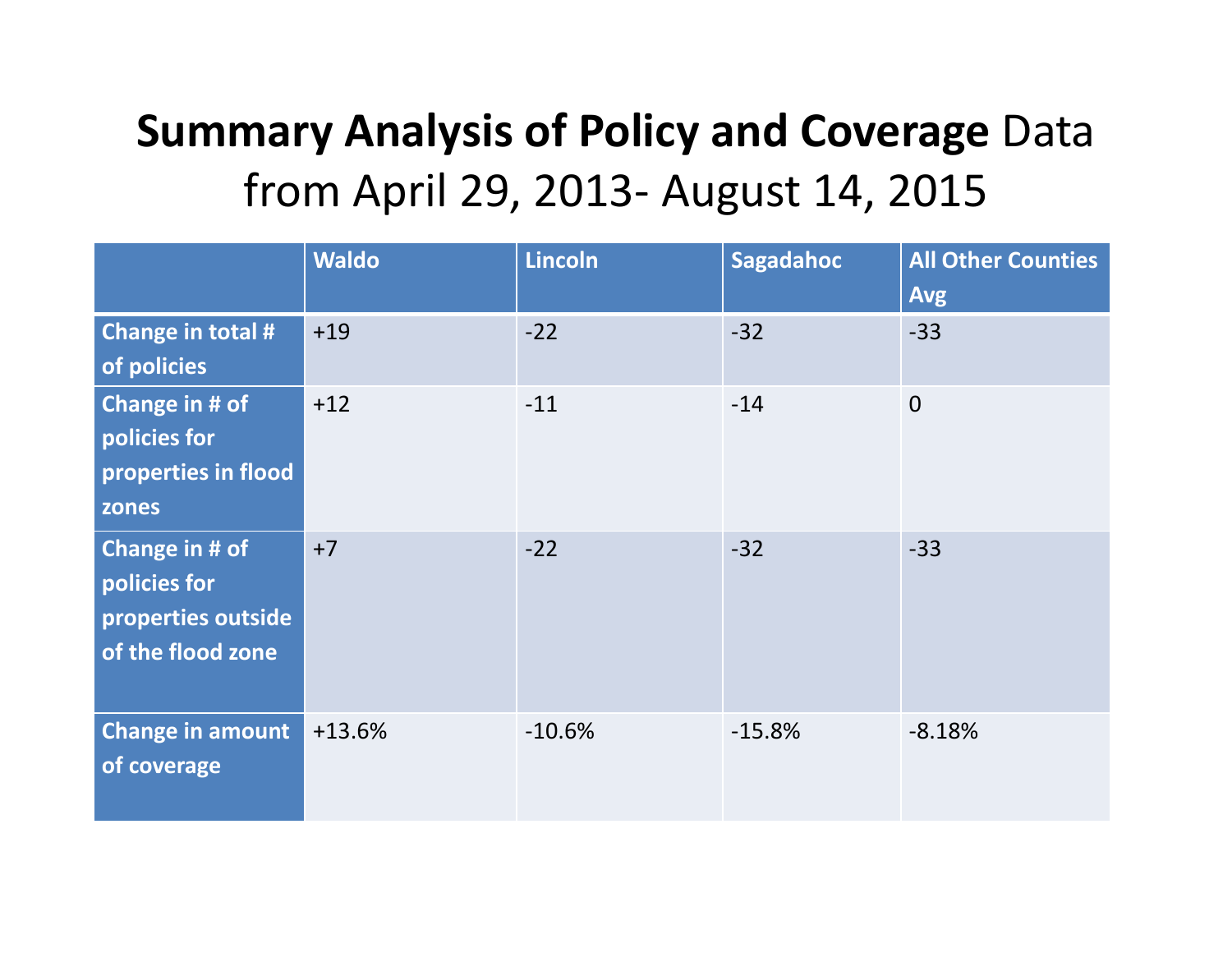### **Summary of the Summary** April 29, 2013‐ August 14, 2015

- The average total number of flood insurance policies and the total amount of coverage declined for Lincoln, Sagadahoc, and all other counties combined.
- The number of flood insurance policies and the total amount of coverage increased in Waldo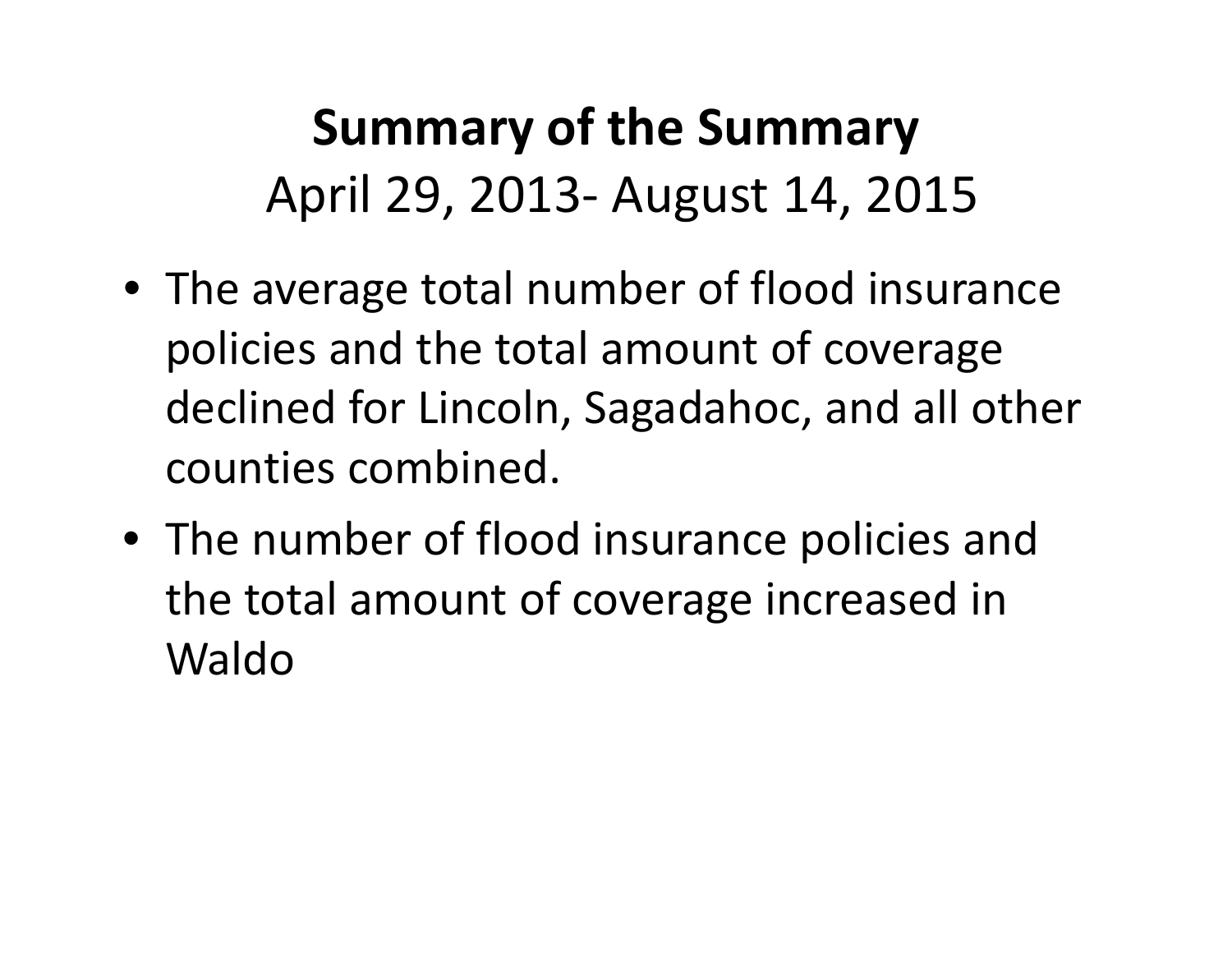# \*Biggert Waters/HIAA/ Baby Boomer Influence Speculation

The decrease in the number of policies and the decrease in the amount and % of coverage during 2013‐2015 may be attributable to Biggert Waters & HIAA, or <sup>a</sup> sudden increase in the number of homeowners who paid off their mortgage and elected to cancel their flood insurance.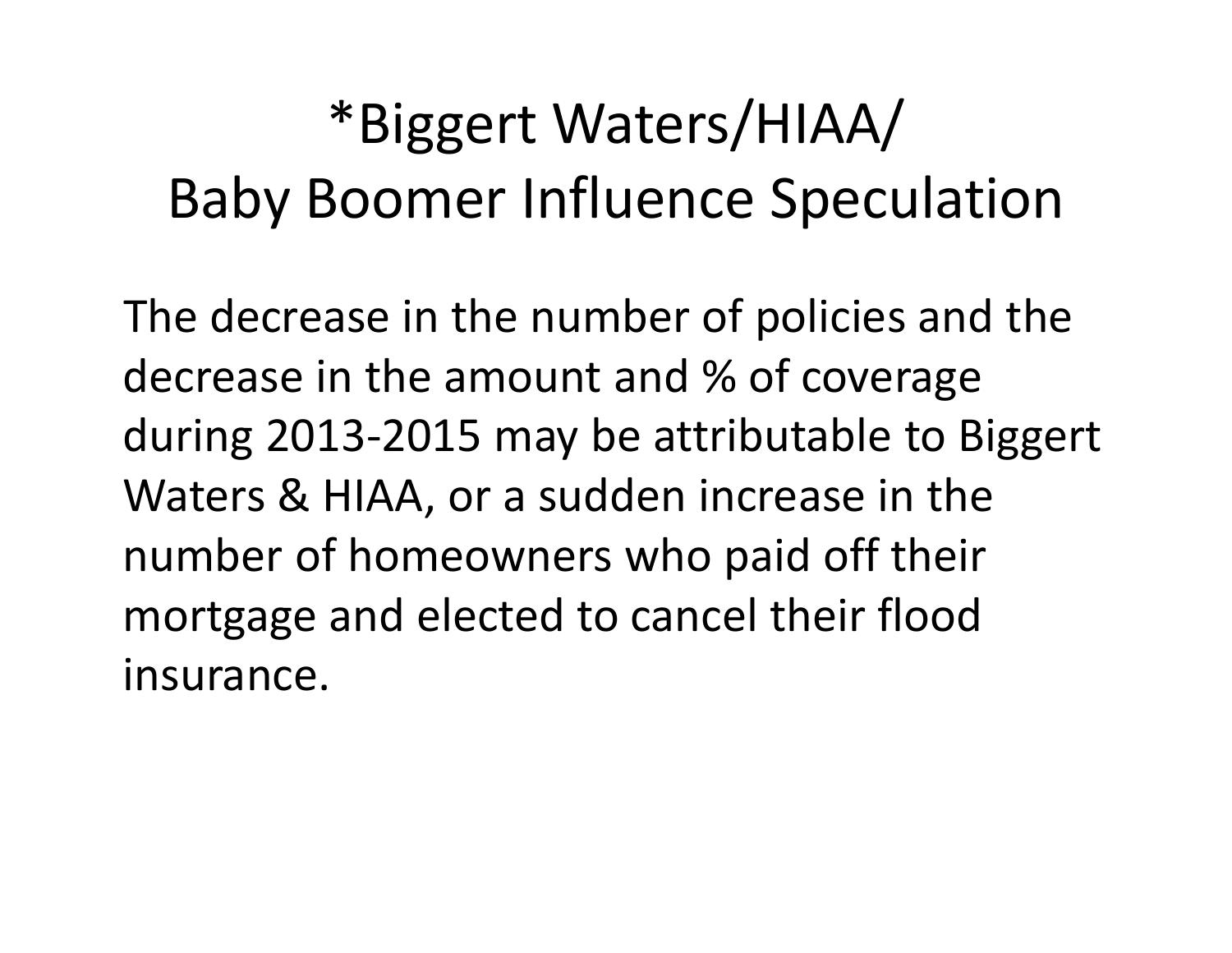#### **Maine Coastal Map Updates ‐ The Impact on Insurance Coverage, One Year Out**

Waldo, Lincoln and Sagadahoc Counties all updated to new flood insurance rate maps in July of 2015. The following is <sup>a</sup> comparison of the flood insurance policy data from August 14, 2015 to August 12, 2016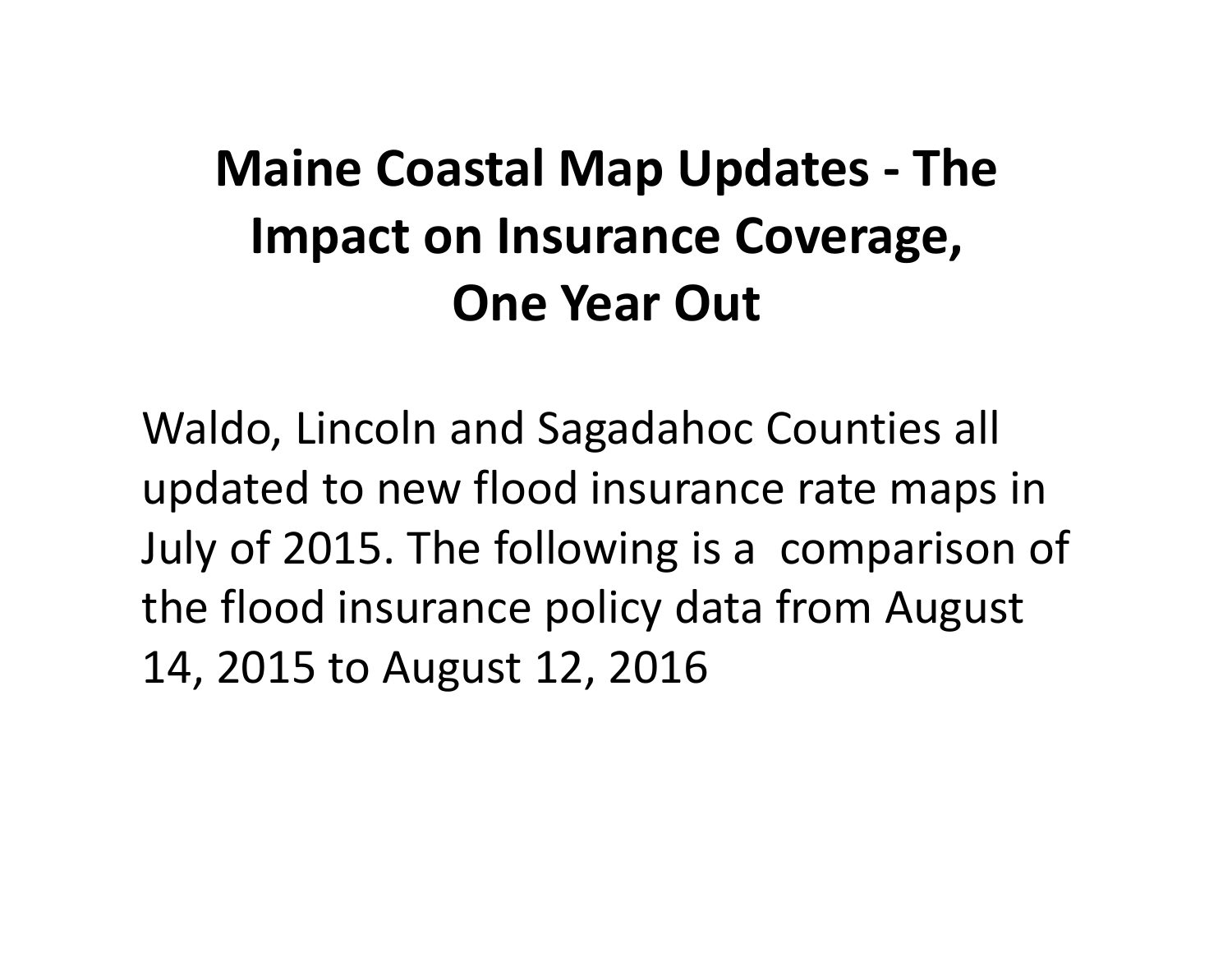### **Summary Analysis of flood insurance data from August 14, 2015 to August 12, 2016**

|                                                                           | <b>Waldo</b> | <b>Lincoln</b> | Sagadahoc | <b>All Other Counties</b><br><b>Avg</b> |
|---------------------------------------------------------------------------|--------------|----------------|-----------|-----------------------------------------|
| Change in total #<br>of policies                                          | $-25$        | $+41$          | $+26$     | $-71$                                   |
| Change in # of<br>policies for<br>properties in flood<br>zones            | $-46$        | $-8$           | $-10$     | $-36$                                   |
| Change in # of<br>policies for<br>properties outside<br>of the flood zone | $+21$        | $+33$          | $+25$     | $-35$                                   |
| <b>Change in amount</b><br>of coverage                                    | $-13.7%$     | $+11.0%$       | $+17.0%$  | $-10.51%$                               |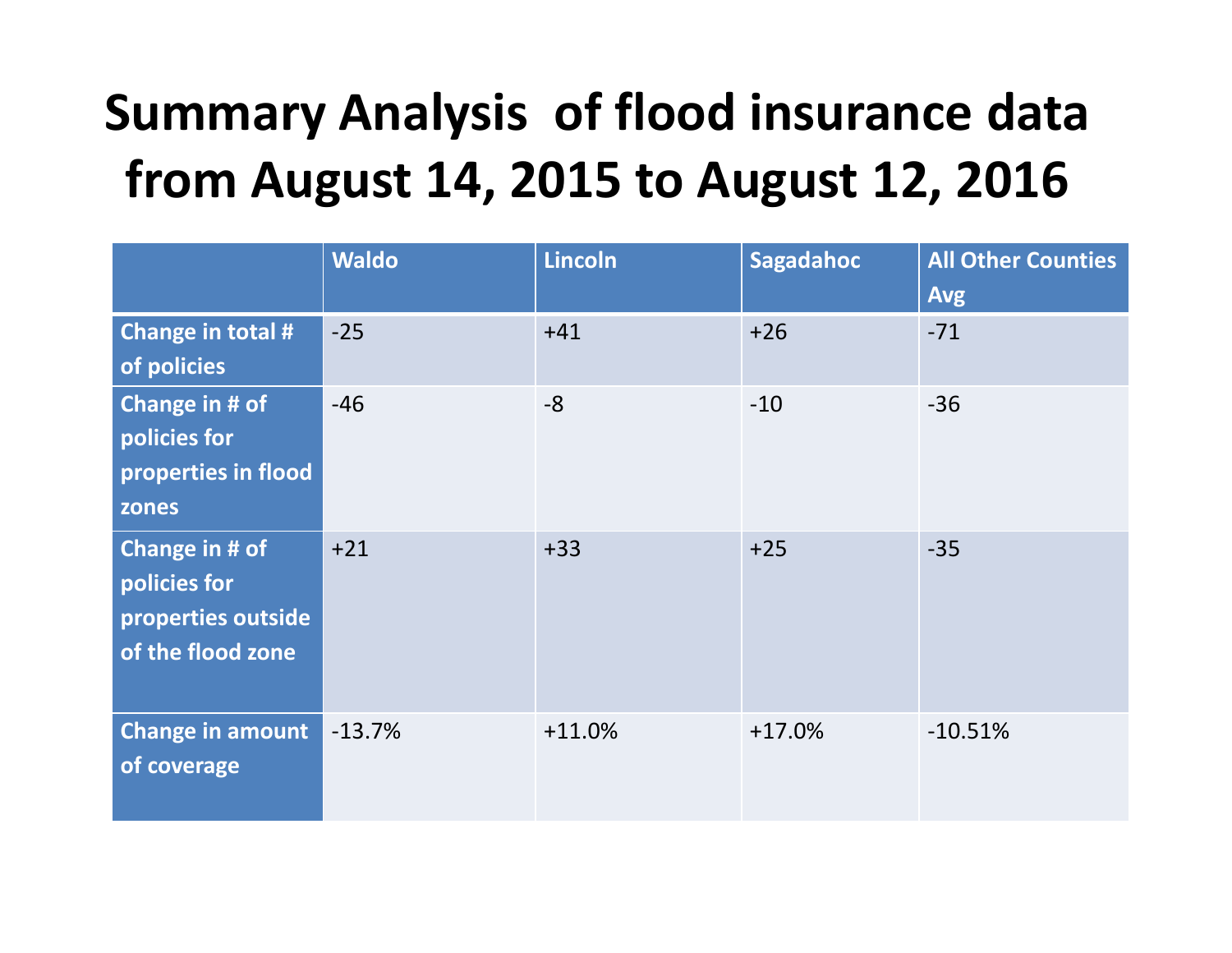## Summary of the Summary

Waldo, Lincoln and Sagadahoc County experienced <sup>a</sup> slight increase in policies outside of the flood zone, during <sup>a</sup> period when all other counties were experiencing an average decline In Waldo Lincoln and Sagadahoc, there was an overall decline in the number of policies in the flood zone, as was the case for all other counties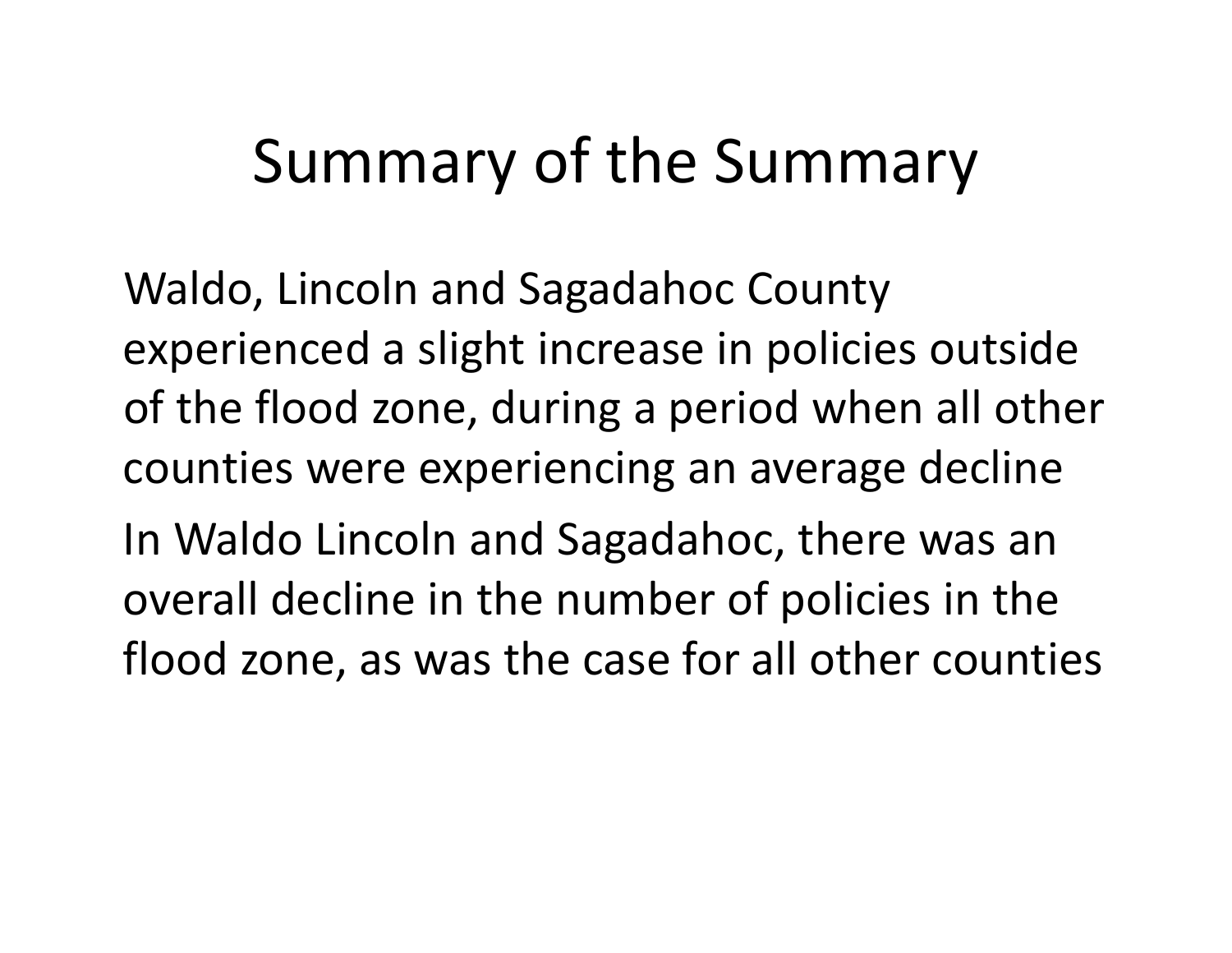# \*Biggert Waters/HIAA Influence

The decline in policies among other counties in the state may be attributable to Biggert Waters/HIAA.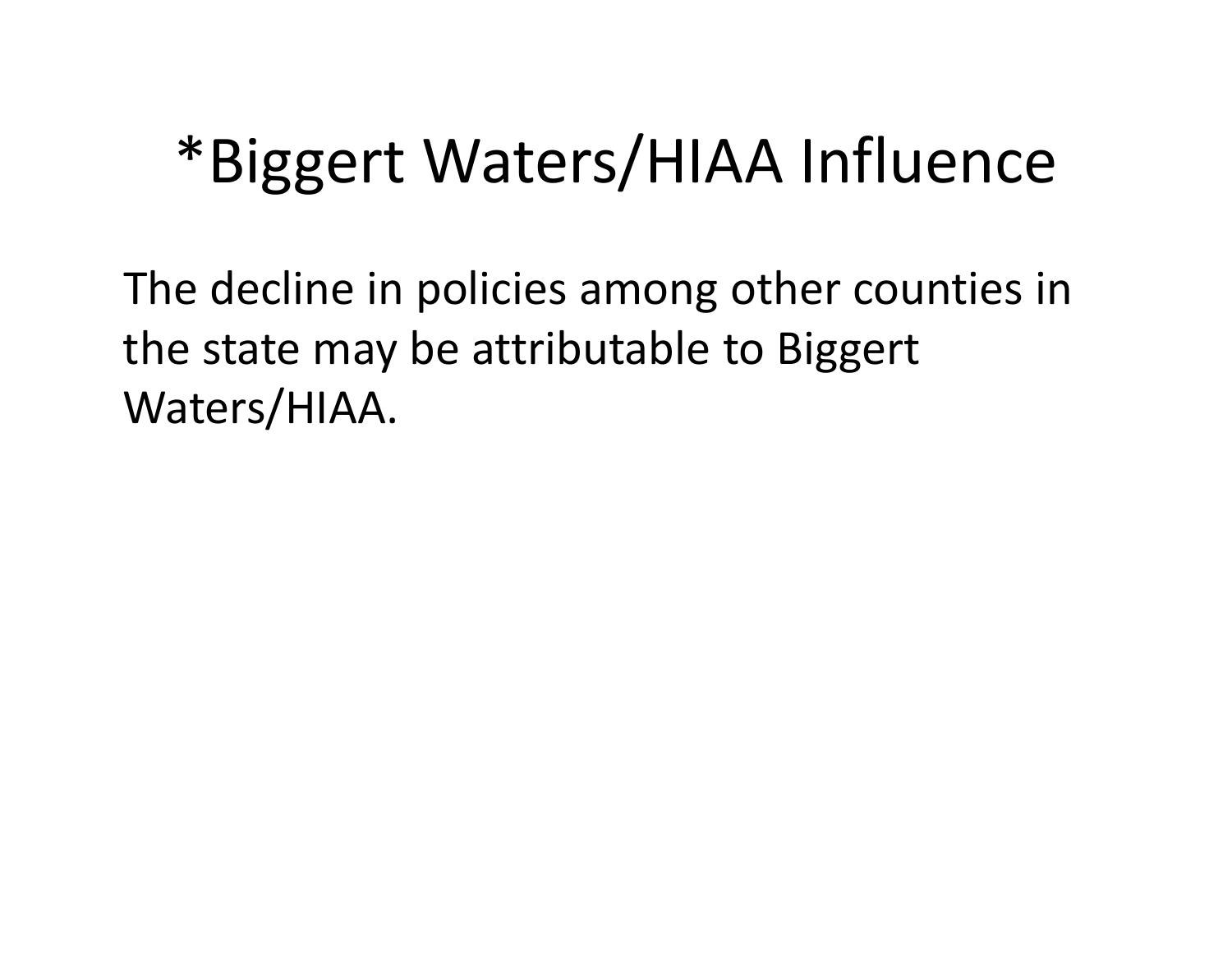# Mapping Influence

The decrease in flood zone policies and increase in non‐flood zone policies in Waldo Lincoln and Sagadahoc during the 2015 – 2016 period (when the average number of policies in all other counties was in decline) could be due to the improved mapping and accompanying outreach effort.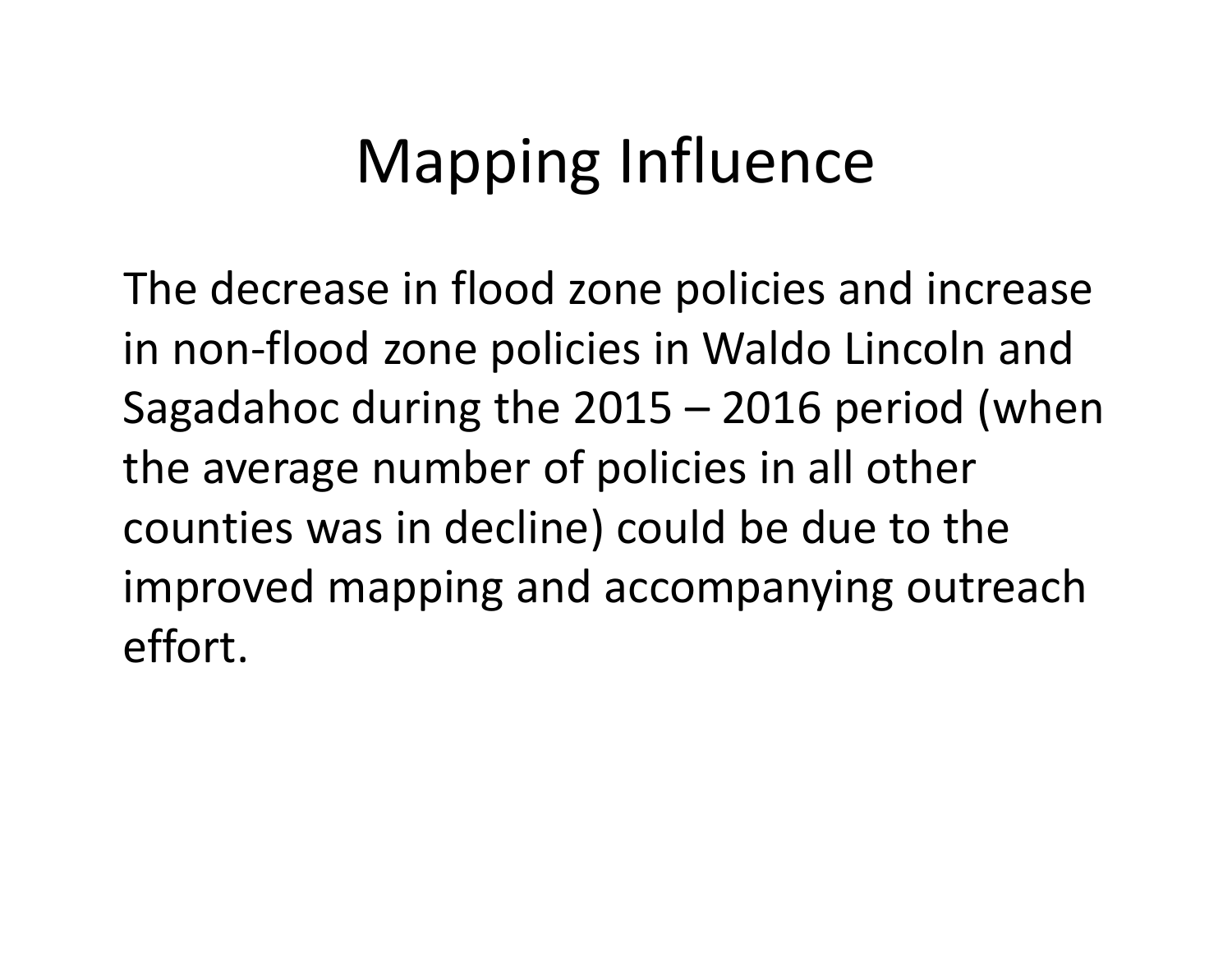## **Letters of Map Change As <sup>a</sup> % of Population, 2014‐2015**

Sagadahoc  $= 2.8\%$ Lincoln <sup>=</sup> 2.9%Waldo <sup>=</sup> 3.1%Washington  $= 5.2\%$ Cumberland <sup>=</sup> 2.2%York <sup>=</sup> 2.1%

The letters of map change as <sup>a</sup> percent of the population remained similar to all other counties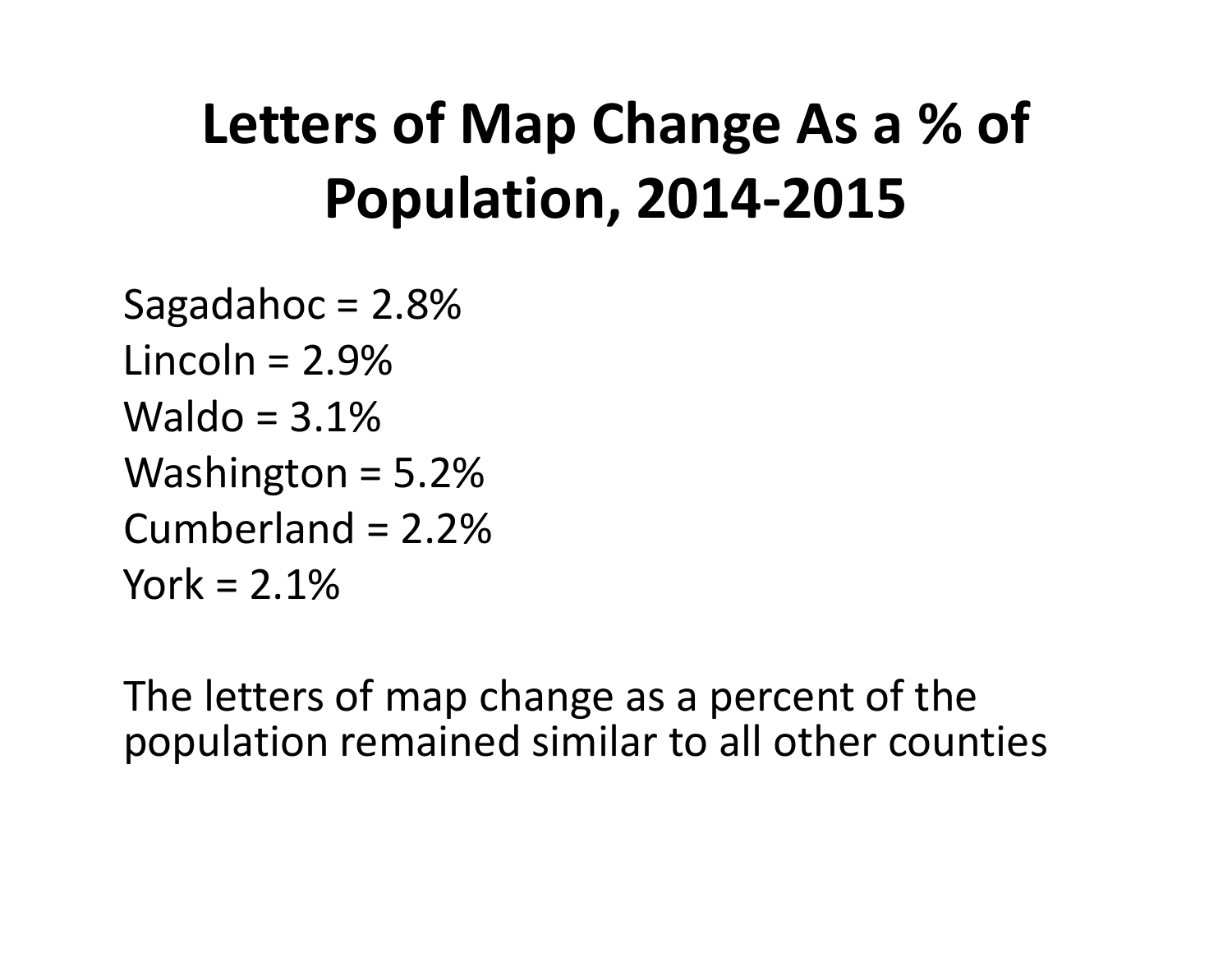### 2013‐2015 Data

|                   |       | $\#V$ zone policies $\#A$ zone policies Total Policies |        | %change  |     | <b>Total Coverage</b> | %change  |
|-------------------|-------|--------------------------------------------------------|--------|----------|-----|-----------------------|----------|
| <b>Waldo 2013</b> | 14    | 87                                                     | 163    |          | \$  | 30,424,300.00         |          |
| <b>Waldo 2015</b> | 17    | 96                                                     | 182    |          | \$  | 34,560,900.00         |          |
| Change            |       | 9                                                      | 19     | 11.66    | \$  | 4,136,600.00          | 13.60    |
| Lincoln 2013      | 37    | 145                                                    | 397    |          | \$  | 97,105,800.00         |          |
| Lincoln 2015      | 35    | 136                                                    | 375    |          | \$  | 86,865,400.00         |          |
| Change            | $-2$  | $-9$                                                   | $-22$  | $-5.54$  | \$  | (10, 240, 400.00)     | $-10.55$ |
| Sagadahoc 2013    |       | 82                                                     | 185    |          | \$  | 40,674,400.00         |          |
| Sagadahoc 2015    | 5     | 70                                                     | 153    |          | \$  | 34,254,500.00         |          |
| Change            | $-2$  | $-12$                                                  | $-32$  | $-17.30$ | \$  | (6,419,900.00)        | $-15.78$ |
| AO Counties 2013  | 257   | 4031                                                   | 8516   |          |     | \$1,826,101,600.00    |          |
| AO Counties 2015  | 227   | 4053                                                   | 8081   |          |     | \$1,676,717,100.00    |          |
| Change            | $-30$ | 22                                                     | $-435$ | $-5.11$  | \$. | (149, 384, 500.00)    | $-8.18$  |
| Avg per co        | $-2$  |                                                        | $-33$  |          |     | (11, 491, 115.38)     |          |
| <b>WLS Change</b> |       |                                                        |        | $-3.73$  | Š.  | (4, 174, 566.67)      | $-4.24$  |